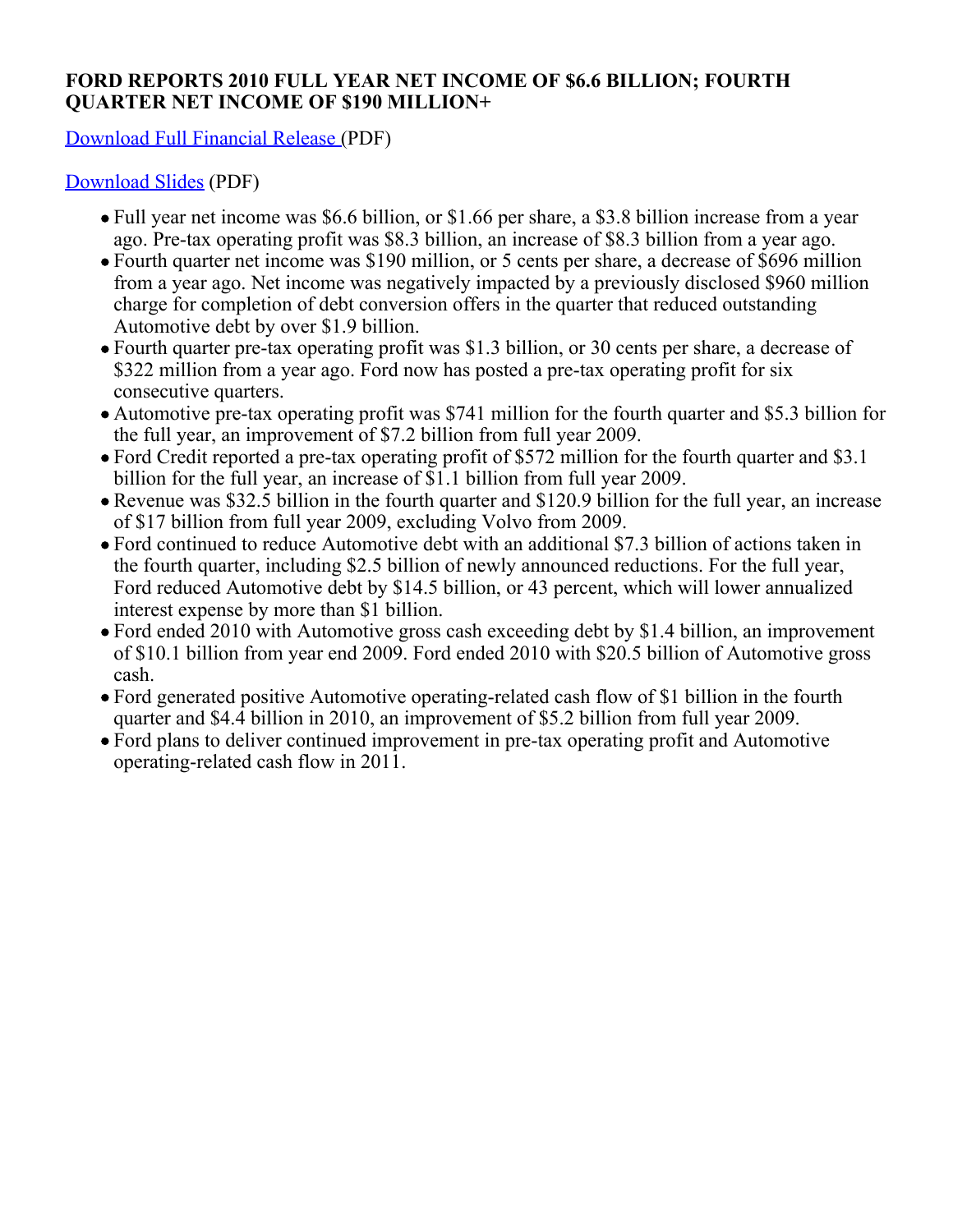| Financial Results Summary+                  |            | <b>Fourth Quarter</b> |               | <b>Full Year</b> |             |               |  |  |  |
|---------------------------------------------|------------|-----------------------|---------------|------------------|-------------|---------------|--|--|--|
|                                             | 2009       | 2010                  | B/(W)<br>2009 | 2009             | 2010        | B/(W) 2009    |  |  |  |
| Wholesales $(000)$ $++$                     | 1,448      | 1,389                 | (59)          | 4.866            | 5,313       | 447           |  |  |  |
| - Memo: Excl. Volvo in 2009 (000)           |            |                       | 41            |                  |             | 771           |  |  |  |
| Revenue (Bils.) ++                          | \$34.8     | Ŝ.<br>32.5            | Ś.<br>(2.3)   | Ś.<br>116.3      | s.<br>120.9 | Ś.<br>4.6     |  |  |  |
| - Memo: Excl. Volvo in 2009 (Bils.)         |            |                       | 1.6           |                  |             | 17.0          |  |  |  |
| Operating results                           |            |                       |               |                  |             |               |  |  |  |
| Pre-tax results $(Mils.) +$                 | \$1,615    | s.<br>1,293           | s.<br>(322)   | \$.<br>38        | s.<br>8,300 | s.<br>8,262   |  |  |  |
| After-tax results (Mils.) +++               | 1,579      | 1,201                 | (378)         | 19               | 7,578       | 7,559         |  |  |  |
| Eamings per share +++                       | 0.43       | 0.30                  | (0.13)        | 0.01             | 1.91        | 1.90          |  |  |  |
| Special items pre-tax (Mils.)               | \$ (707)   | \$(1,013)             | s<br>(306)    | s.<br>2,561      | \$(1,151)   | (3,712)<br>s. |  |  |  |
| Net income / (loss) attributable to<br>Ford |            |                       |               |                  |             |               |  |  |  |
| After-tax results (Mils.)                   | s<br>886   | s<br>190              | s<br>(696)    | Ś.<br>2,717      | s<br>6.561  | s<br>3,844    |  |  |  |
| Eamings per share                           | 0.25       | 0.05                  | (0.20)        | 0.86             | 1.66        | 0.80          |  |  |  |
| Automotive gross cash (Bils.)               | 24.9<br>s. | Ś<br>20.5             | s<br>(4.4)    | \$.<br>24.9      | Ś.<br>20.5  | Ŝ<br>(4.4)    |  |  |  |
| Net cash / (debt) (Bils.)                   | (8.7)      | 1.4                   | 10.1          | (8.7)            | 1.4         | 10.1          |  |  |  |

DEARBORN, Mich., Jan. 28, 2011 – Ford Motor Company [NYSE: F] today reported 2010 full year net income of \$6.6 billion, or \$1.66 per share, an increase of \$3.8 billion, or 80 cents per share, from 2009. This was Ford's highest net income in more than 10 years, as strong products and new investments fueled improvements in all of the company's business operations around the world.

"Our 2010 results exceeded our expectations, accelerating our transition from fixing the business fundamentals to delivering profitable growth for all," said Alan Mulally, Ford president and CEO. "We are investing in an unprecedented amount of products, technology and growth in all regions of the world."

Full year 2010 pre-tax operating profit was \$8.3 billion, or \$1.91 per share, an increase of \$8.3 billion, or \$1.90 per share, from a year ago. This increase reflects a profit in each Automotive segment led by strong performance in North America, reflecting primarily favorable volume and mix as well as favorable net pricing. Ford Credit's strong profit also contributed significantly to Ford's full year performance.

Ford made significant progress in strengthening its balance sheet, reducing Automotive debt by \$14.5 billion in 2010, a 43 percent reduction. These actions will lower annualized interest expense by more than \$1 billion. Ford finished the year with Automotive gross cash exceeding debt by \$1.4 billion. Fourth quarter actions reduced Automotive debt by \$7.3 billion, including \$2.5 billion of newly announced debt reductions to pay down Ford's revolving credit facility and term loans.

Ford reported fourth quarter net income of \$190 million, or 5 cents per share, a decrease of \$696 million, or 20 cents per share, from the fourth quarter of 2009. This includes the negative impact of special items of \$1 billion, primarily associated with a previously disclosed \$960 million charge related to the completion of debt conversion offers that reduced outstanding Automotive debt by over \$1.9 billion.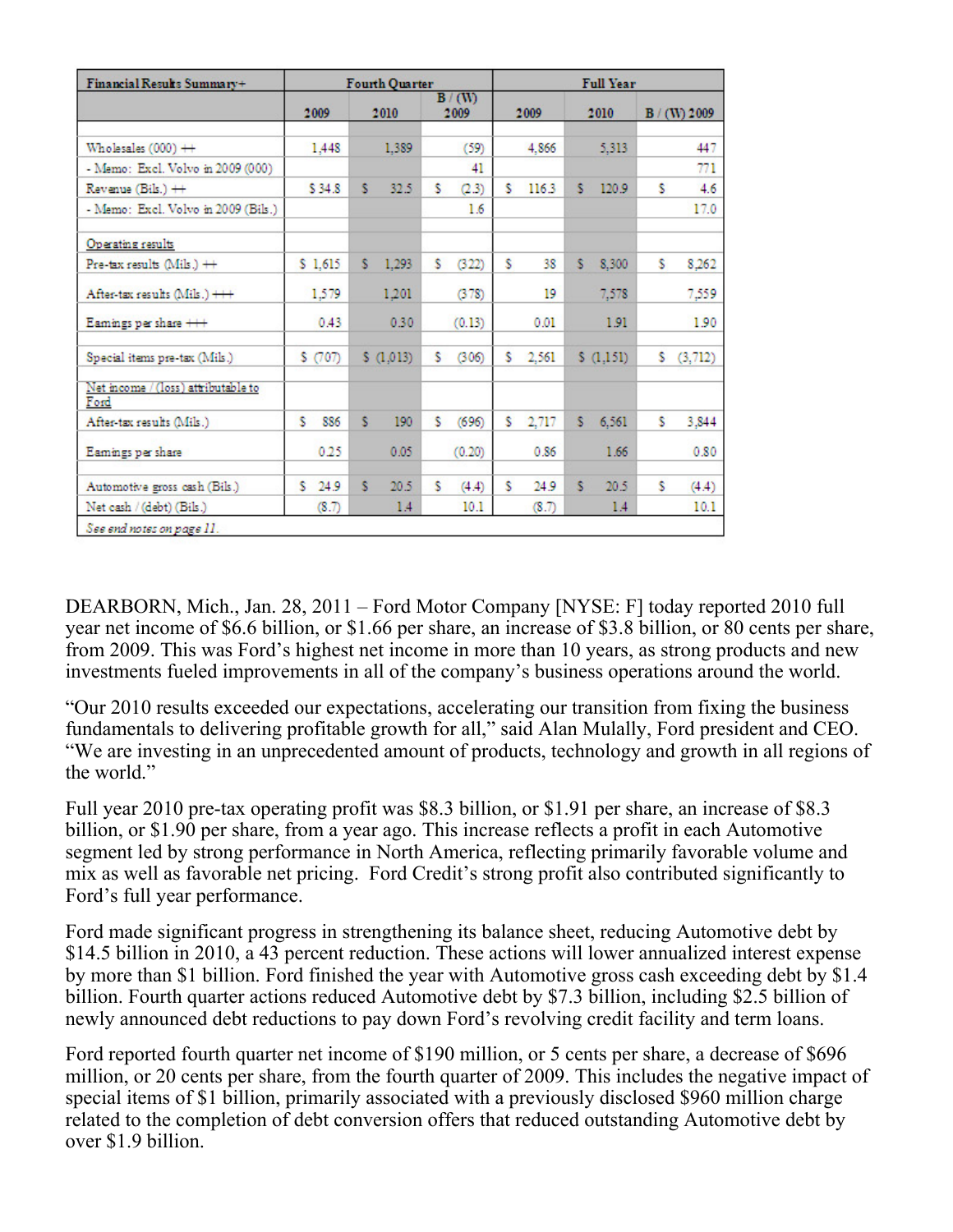Ford earned a pre-tax operating profit of \$1.3 billion, or 30 cents per share, in the fourth quarter, marking the sixth consecutive quarter of pre-tax operating profit. This is a decrease of \$322 million, or 13 cents per share, from the fourth quarter of 2009.

Fourth quarter Automotive pre-tax operating profit was \$741 million, a decrease of \$173 million from a year ago. Fourth quarter Financial Services pre-tax operating profit was \$552 million, a decrease of \$149 million from a year ago, which includes a pre-tax operating profit of \$572 million for Ford Credit.

North America posted a fourth quarter pre-tax operating profit of \$670 million, a \$59 million increase compared with 2009. Full year North America pre-tax operating profit was \$5.4 billion, an improvement of more than \$6 billion from a year ago. South America, Europe and Asia Pacific Africa also reported full year pre-tax operating profits for 2010.

As a result of Ford's 2010 financial performance, the company will pay profit sharing to approximately 40,600 eligible U.S. hourly employees. The average amount is expected to be approximately \$5,000 per eligible full-time employee.

Ford's fourth quarter worldwide revenue was \$32.5 billion, an increase of \$1.6 billion compared with the same period a year ago, excluding Volvo from 2009. Ford reported full year revenue of \$120.9 billion, an increase of \$17 billion from a year ago, excluding Volvo from 2009.

Ford generated positive Automotive operating-related cash flow of \$1 billion in the fourth quarter and \$4.4 billion in the full year, an improvement of \$5.2 billion from full year 2009.

Ford finished the year with Automotive gross cash of \$20.5 billion and total Automotive debt of \$19.1 billion. Automotive gross cash was down \$3.3 billion from the end of the third quarter as a result of significant debt reduction actions. As of Dec. 31, 2010, total Automotive liquidity was \$27.9 billion, including available credit lines.

"The progress that we made improving our core Automotive business has allowed us to strengthen significantly the balance sheet in 2010, and this will remain a key area of focus for us in 2011," said Lewis Booth, Ford executive vice president and chief financial officer. "We continue to manage the business for long term profitable growth."

# **FOURTH QUARTER AND FULL YEAR 2010 HIGHLIGHTS**

- Announced \$850 million in future investments for Michigan-based engineering and manufacturing, leading to 1,200 jobs through 2013
- Announced \$600 million investment in Louisville Assembly and additional 1,800 jobs
- Announced \$630 million investment in Kocaeli, Turkey, for future Transit production
- Launched 2011 F-150 lineup with completely new fuel-efficient engines
- Unveiled all-new global Ford Ranger at the Australian International Motor Show
- 2011 Explorer awarded North American Truck of the Year at the North American International Auto Show
- New Figo won Society of India Auto Manufacturers' 2011 Indian Car of the Year
- The redesigned Explorer and new Fiesta earned IIHS Top Safety Picks in the U.S.; C-MAX and Grand C-MAX earned Euro NCAP five-star safety ratings
- Increased U.S. sales 15 percent in the fourth quarter. For the full year, Ford had the first back-to-back market share increase since 1993, and the largest sales percentage increase of any full-line automaker
- Ford of Canada reported an 11 percent sales increase in the fourth quarter, leading Ford of Canada to finish 2010 as best-selling automaker for the first time in more than 50 years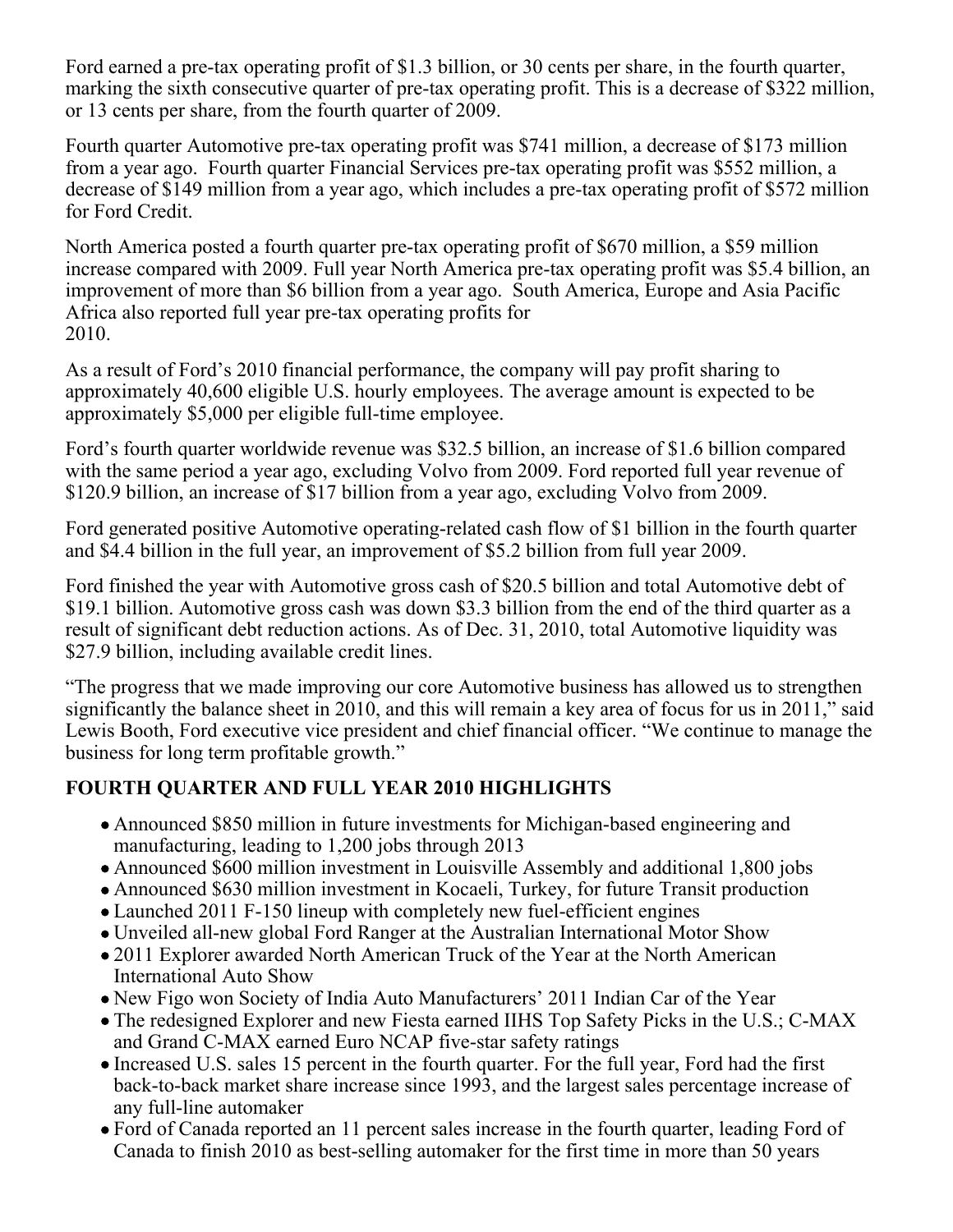- Ford Brazil sales increased 24 percent in the fourth quarter, leading to a market share gain of three-tenths of a point
- European market share fell in the fourth quarter and full year as a result of Ford's decision to reduce participation selectively in low-margin business, as well as the end of the favorable effect of scrappage programs on its small car sales
- Sales increased 35 percent in Asia Pacific and Africa in the fourth quarter. In 2010, the region reported record full year sales in China and India, with 32 and 168 percent increases respectively

# **AUTOMOTIVE SECTOR**

| Automotive Sector*                     |        | <b>Fourth Quarter</b> |               | <b>Full Year</b> |         |              |  |  |
|----------------------------------------|--------|-----------------------|---------------|------------------|---------|--------------|--|--|
|                                        | 2009   | 2010                  | B/(W)<br>2009 | 2009             | 2010    | $B/(W)$ 2009 |  |  |
| Wholesales (000)                       | 1,448  | 1,389                 | (59)          | 4,866            | 5,313   | 447          |  |  |
| - Memo: Excl. Volvo in 2009<br>(000)   |        |                       | 41            |                  |         | 771          |  |  |
| Revenue (Bils.)                        | \$32.0 | \$30.3                | (1.7)         | \$103.9          | \$111.2 | 7.3          |  |  |
| - Memo: Excl. Volvo in 2009<br>(Bils.) |        |                       | 22            |                  |         | 19.7         |  |  |
| Pre-tax results (Mils.)                | \$914  | 5741                  | (173)         | \$(1, 857)       | \$5,297 | 7,154        |  |  |

Total Automotive pre-tax operating profit in the fourth quarter was \$741 million, a decrease of \$173 million from a year ago. The decrease is more than explained by higher structural and commodity costs, aligned with guidance, as well as unfavorable volume and mix. This was offset partially by favorable net pricing. The higher structural costs, which include manufacturing, engineering, and advertising costs, largely supported product launches and growth of product plans.

Full year pre-tax operating profit was \$5.3 billion, an improvement of \$7.2 billion compared with a year ago, led by strong performance in North America. Each of the Automotive segments was profitable and also improved compared with a year ago.

Total vehicle wholesales in the fourth quarter were 1.4 million units, up 41,000 units from a year ago, excluding Volvo from 2009. The increase was explained primarily by higher wholesales in Asia Pacific Africa, offset partially by lower wholesales in Europe. Full year total vehicle wholesales were 5.3 million units, up 771,000 units, excluding Volvo from 2009.

Total Automotive revenue in the fourth quarter was \$30.3 billion, up \$2.2 billion from a year ago, excluding Volvo from 2009. Full year total Automotive revenue was \$111.2 billion, up \$19.7 billion from a year ago, excluding Volvo from 2009.

**North America:** In the fourth quarter, North America reported a pre-tax operating profit of \$670 million, compared with a profit of \$611 million a year ago. The increase reflects favorable net pricing, higher industry volume, favorable mix, market share improvements, and favorable exchange. These were offset partially by the non-recurrence of prior-year stock increases, higher structural costs to support product launches and growth, higher commodity costs and costs associated with the recently announced Windstar field service actions. Fourth quarter revenue was \$17.2 billion, up from \$15.6 billion a year ago.

For the full year, North America reported a pre-tax operating profit of \$5.4 billion, compared with a loss of \$639 million a year ago. The improvement primarily reflects favorable volume and mix, net pricing, and exchange, offset partially by higher structural costs to support higher volume and product launches.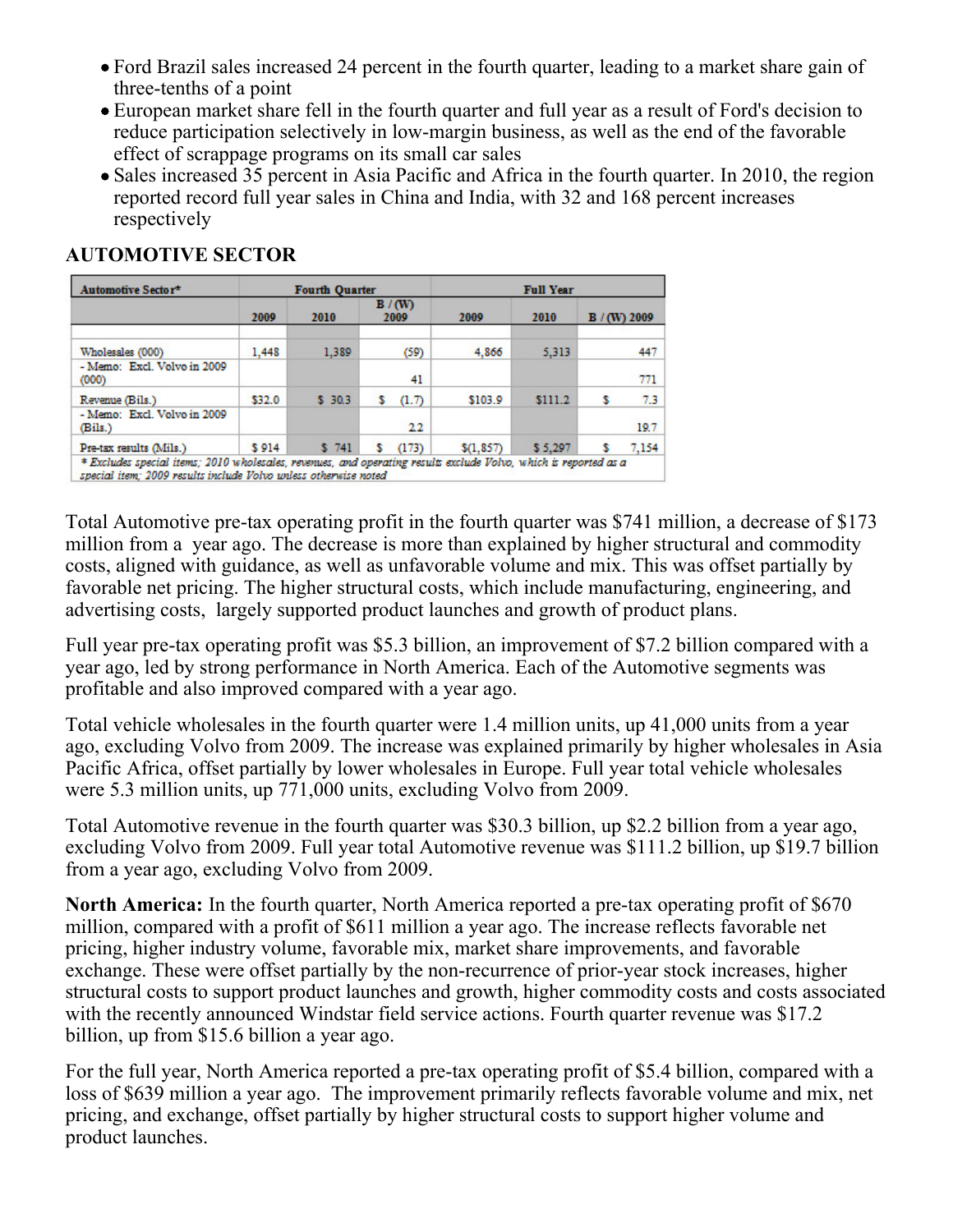**South America:** In the fourth quarter, South America reported a pre-tax operating profit of \$281 million, compared with a profit of \$369 million a year ago. The decrease was more than explained by higher commodity and structural costs, offset partially by favorable net pricing. Fourth quarter revenue was \$2.8 billion, up from \$2.6 billion a year ago.

For the full year, South America reported a pre-tax operating profit of \$1 billion, compared with a profit of \$765 million a year ago. The increase was more than explained by favorable net pricing, exchange, and mix, offset partially by higher commodity and structural costs.

**Europe:** In the fourth quarter, Europe reported a pre-tax operating loss of \$51 million, compared with a profit of \$253 million a year ago. The decline was more than explained by lower market share, higher structural costs to support product launches, higher commodity costs, and lower industry volume, offset partially by favorable exchange and mix. The lower market share primarily reflects Ford's decision to reduce participation selectively in low-margin business, as well as the end of the favorable effect of scrappage programs on its small car sales. Fourth quarter revenue was \$8.1 billion, down from \$8.2 billion a year ago.

Compared to Ford's most recent guidance for Europe, the fourth quarter result was lower than expected, reflecting primarily lower market share driven by actions to maintain margins. For the full year, Ford Europe reported a pre-tax operating profit of \$182 million, compared with a loss of \$144 million a year ago. The improvement primarily reflects the non-recurrence of prior-year stock reductions, lower material and warranty costs, higher parts and services profits, and favorable mix. This was offset partially by lower market share and higher structural costs.

**Asia Pacific Africa:** In the fourth quarter, Asia Pacific Africa reported a pre-tax operating profit of \$23 million, compared with a profit of \$16 million a year ago. The increase is more than explained by higher volume, offset partially by unfavorable mix. Fourth quarter revenue, which excludes sales at unconsolidated China joint ventures, was \$2.2 billion, up from \$1.7 billion a year ago.

For the full year, Asia Pacific Africa reported a pre-tax operating profit of \$189 million, compared with a loss of \$86 million a year ago. The improvement primarily reflects higher volume, and lower material, freight and warranty costs, offset partially by higher structural costs to support investment in Ford's product and growth plans, and unfavorable mix.

**Other Automotive:** The fourth quarter Other Automotive loss was \$182 million, compared with a loss of \$295 million a year ago. This improvement primarily reflects favorable fair market value adjustments related primarily to our investment in Mazda and lower net interest expense.

| <b>Financial Services Sector*</b>                |  | Fourth Quarter |  |      |  |              |  | <b>Full Year</b> |  |       |  |          |
|--------------------------------------------------|--|----------------|--|------|--|--------------|--|------------------|--|-------|--|----------|
|                                                  |  | 2009           |  | 2010 |  | $B/(W)$ 2009 |  | 2009             |  | 2010  |  | (W) 2009 |
| Revenue (Bils.)                                  |  | 2.8            |  | 22   |  | (0.6)        |  | 12.4             |  | 9.7   |  | (2.7)    |
| Ford Credit pre-tax results (Mils.)              |  | 714            |  | 572  |  | (142)        |  | 2.001            |  | 3.054 |  | 1.053    |
| Other Financial Services pre-tax results (Mils.) |  | (13)           |  | (20) |  |              |  | (106)            |  | (51)  |  | 55       |
| Financial Services pre-tax results (Mils.)       |  | 701            |  | 552  |  | (149)        |  | 1,895            |  | 3.003 |  | 1.108    |

## **FINANCIAL SERVICES SECTOR**

\* Excludes special items

For the fourth quarter, the Financial Services sector reported a pre-tax operating profit of \$552 million, a decline of \$149 million compared with a year ago.

**Ford Motor Credit Company:** In the fourth quarter, Ford Credit reported a pre-tax operating profit of \$572 million, compared with a profit of \$714 million a year ago. The decrease reflects lower volume and the non-recurrence of lower lease depreciation expense related to lower gains as fewer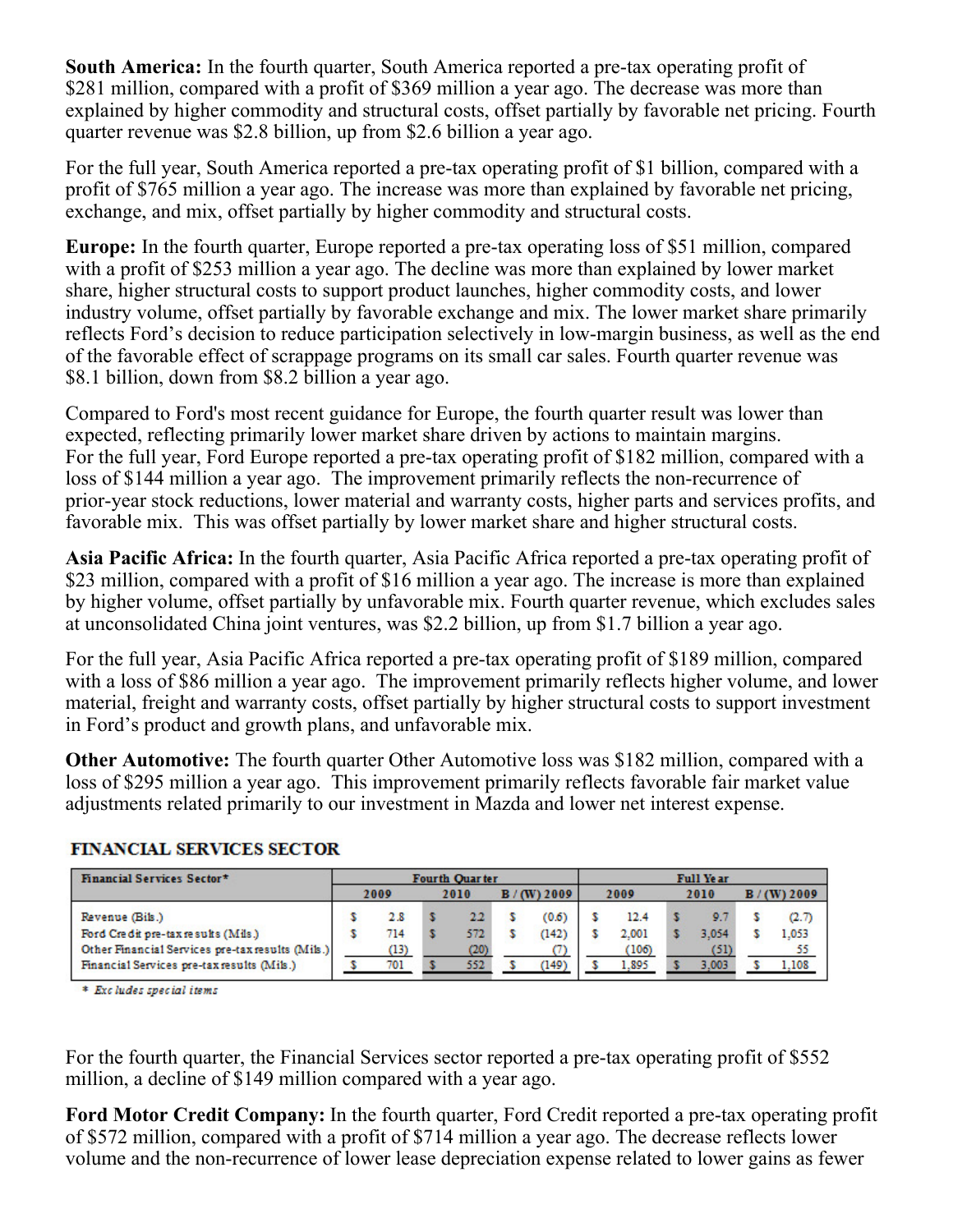leases terminated and the vehicles were sold.

For the full year, Ford Credit reported a pre-tax operating profit of \$3.1 billion, compared with a profit of \$2 billion a year ago. The increase reflects primarily a lower provision for credit losses and lower depreciation expense for leased vehicles related to higher auction values. These were offset partially by lower volume and the non-recurrence of net gains related to unhedged currency exposure from intercompany lending.

# **OUTLOOK 2011**

Ford remains focused on delivering the key aspects of the One Ford plan, which are unchanged:

- Aggressively restructuring to operate profitably at the current demand and changing model mix
- Accelerating the development of new products that customers want and value
- Financing the plan and improving the balance sheet
- Working together effectively as one team, leveraging Ford's global assets

Overall, 2010 marked a pivotal year as Ford launched 24 new or redesigned vehicles in key markets around the world, including the redesigned Explorer, the new Fiesta, as well as the redesigned Edge and Lincoln MKX in North America, the redesigned C-MAX and new Grand C-MAX in Europe, and the new Figo in India. The company also announced more than \$9 billion in global investments for future growth, including: \$4.5 billion in North and South America; \$2.9 billion in Europe; and \$1.7 billion in Asia Pacific Africa.

The One Ford transformation continues in 2011 as Ford launches the new global Focus in North America, Europe and Asia Pacific Africa, as well as the Focus Electric in North America later in the year. The new global Ranger will hit markets in Asia Pacific Africa and Europe this year, and the company will continue to expand the EcoBoost family of engines by offering it in additional markets and vehicles.

Ford plans to build on its performance in 2010 with continued improvement in 2011 total company pre-tax operating profit and Automotive operating-related cash flow. On a full year basis, Ford expects each of its Automotive operations to be profitable in 2011. In addition, the Automotive operating margin in 2011 is expected to be equal to or improved from 2010.

Ford also expects solid profitability for Ford Credit in 2011, although at a lower level than 2010, reflecting primarily the non-recurrence of lease depreciation expenses and credit loss reserve reductions of the same magnitude as 2010. At year-end 2011, Ford Credit anticipates that managed receivables will be in the range of \$80 billion to \$85 billion. Ford Credit is projecting distributions of about \$2 billion during 2011.

Ford expects U.S. full year industry volume will be in the range of 13 million to 13.5 million units and, for the 19 markets Ford tracks in Europe in the range of 14.5 million to 15.5 million units, including medium and heavy trucks.

The company expects its full year U.S. total market share and its share of the U.S. retail market as well as European market share to be equal to or improved from 2010.

Full year Automotive structural costs are expected to be higher, as the company increases production to meet demand and makes further investments in new products, technology and growth. Commodity costs also are expected to be higher this year, reflecting increased global demand.

Ford expects capital expenditures in the range of \$5 billion to \$5.5 billion, as the company continues to invest in its product and growth plans.

"We expect continued improvement in 2011, driven primarily by our growing product strength, a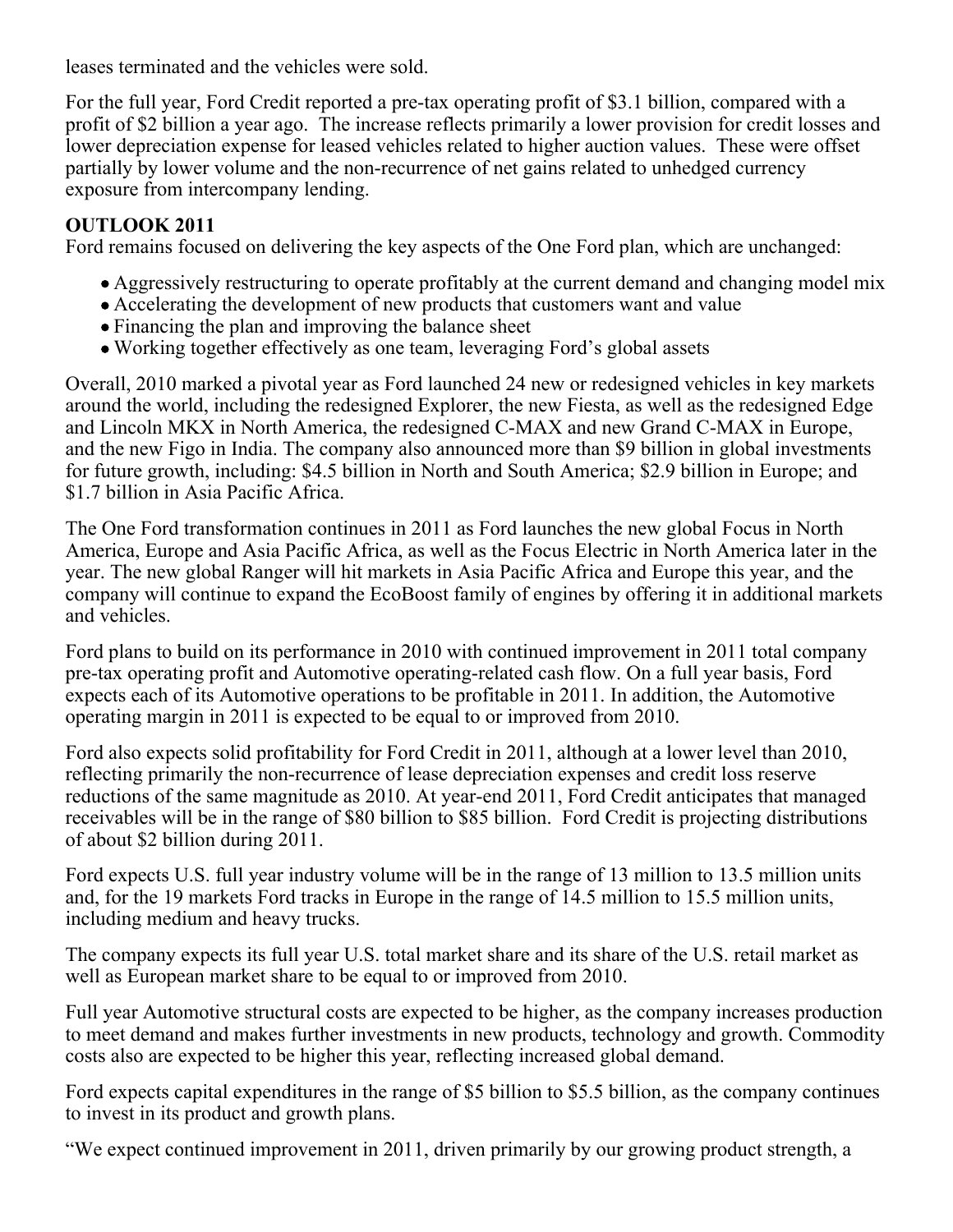gradually strengthening global economy and an unrelenting focus on improving the competitiveness of all of our operations," said Mulally. "We are delivering on our commitments to serve our global customers with a best-in-class full family of Ford products and delivering profitable growth for all associated with Ford."

| Ford's 2010 and 2011 planning assumptions and key metrics include the following: |  |  |  |
|----------------------------------------------------------------------------------|--|--|--|
|                                                                                  |  |  |  |

|                                                  | 2010 Full Year<br>Plan | 2010 Full Year<br>Results | 2011 Full Year<br>Plan |
|--------------------------------------------------|------------------------|---------------------------|------------------------|
| <b>Planning Assumptions</b>                      |                        |                           |                        |
| Industry volume* -- U.S. (Mils.)                 | 11.5 to 12.5           | 11.8                      | $13.0 - 13.5$          |
| $-$ Europe (Mils.)**                             | 13.5 to 14.5           | 153                       | $14.5 - 15.5$          |
| <b>Operational Metrics</b>                       |                        |                           |                        |
| Compared with prior year                         |                        |                           |                        |
| - Quality                                        | Improve                | Improved                  | Improve                |
| -U.S. market share                               | Equal / Improve        | 16.4%                     | Equal/Improve          |
| U.S. retail share of retail market ***           | Equal / Improve        | 14.1%                     | Equal/Improve          |
| - Europe market share**                          | Equal                  | 8.4%                      | Equal/ Improve         |
| <b>Financial Metrics</b>                         |                        |                           |                        |
| Compared with prior year                         |                        |                           |                        |
| - Total Company pre-tax operating profit****     | Improve                | Improved                  | Improve                |
| - Automotive structural costs *****              | Somewhat Higher        | \$1.2 Billion Higher      | <b>Higher</b>          |
| - Commodity costs                                | Somewhat Higher        | \$1 Billion Higher        | <b>Higher</b>          |
| - Automotive operating margin****                |                        | 6.1%                      | Equal/Improve          |
| - Automotive operating-related cash flow (Bils.) | Positive               | \$4.4                     | Improve                |
| Absolute amount                                  |                        |                           |                        |
| - Capital spending (Bils.)                       | \$4.5 to \$5.0         | \$3.9                     | $$5.0 - $5.5$$         |

\* Includes medium and heavy trucks

\*\* European 19 markets we track

\*\*\* Estimate

\*\*\*\* Excludes special items; Automotive operating margin is defined as Automotive pre-tax operating profit, excluding Other Automotive, divided by Automotive revenue

\*\*\*\*\* Structural cost changes are measured primarily at present-year exchange, and exclude special items and discontinued operations

## Ford's production volumes are shown below:

| Production Volumes* |       | 2010           | 2011  |              |                               |              |  |  |
|---------------------|-------|----------------|-------|--------------|-------------------------------|--------------|--|--|
|                     |       | Fourth Quarter |       | Full Year    | <b>First Quarter Forecast</b> |              |  |  |
|                     | Units | $O/(U)$ 2009   | Units | $O/(U)$ 2009 | Units                         | $O/(U)$ 2010 |  |  |
|                     | (000) | (000)          | (000) | (000)        | (000)                         | (000)        |  |  |
| North America       | 593   | 19             | 2.406 | 542          | 650                           | 76           |  |  |
| South America       | 122   | $^{(2)}$       | 476   | 28           | 116                           | 6            |  |  |
| Europe              | 397   | (60)           | 1.642 | 59           | 442                           |              |  |  |
| Asia Pacific Africa | 236   | 71             | 827   | 253          | 239                           | 63           |  |  |
| Total               | 1.348 | 28             | 5.351 | 882          | 1.447                         | 145          |  |  |

\*Includes production of F ord brand and JMC brand vehicles to be sold by unconsolidated affiliates

# **CONFERENCE CALL DETAILS**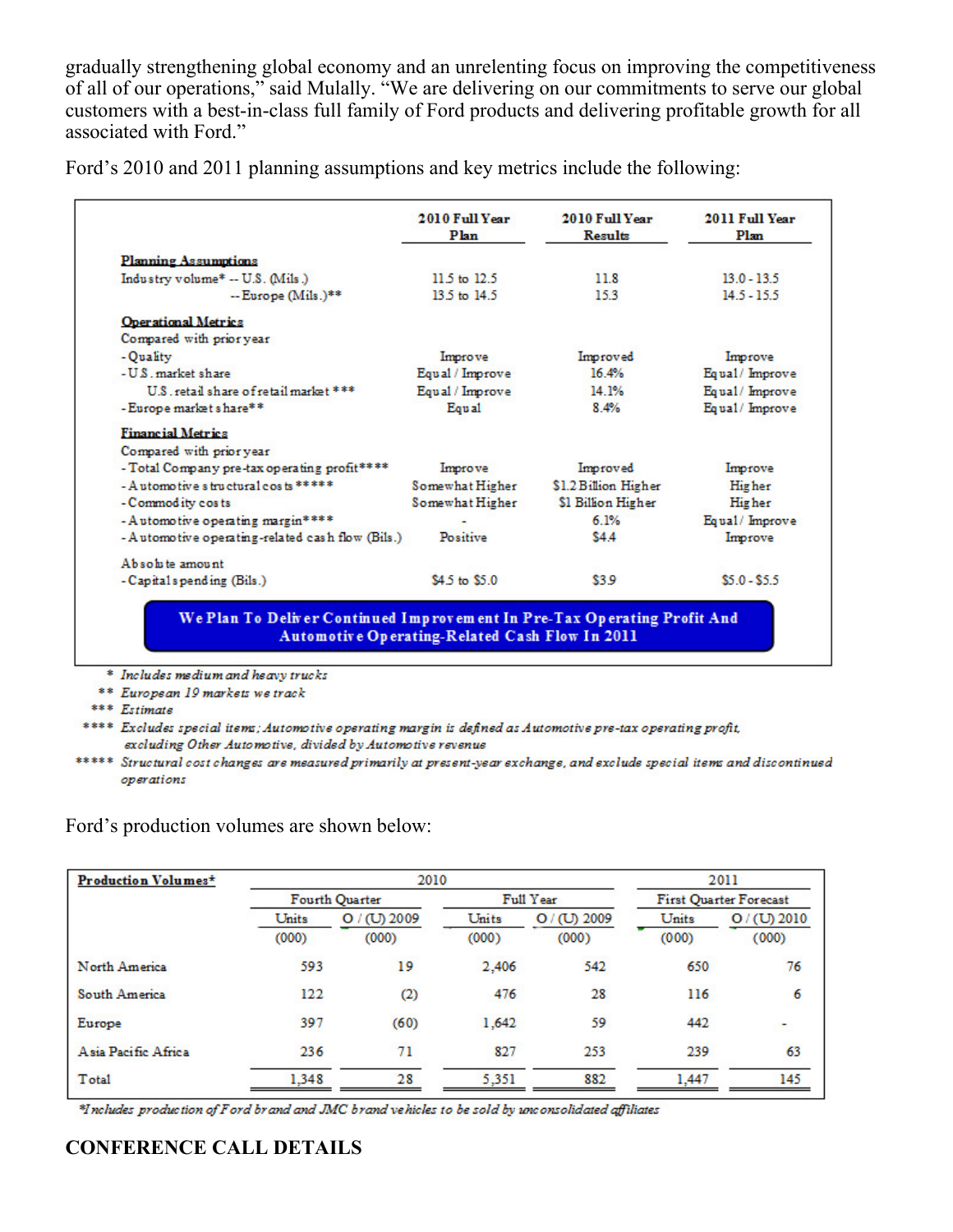Ford Motor Company [NYSE:F] releases its preliminary fourth quarter 2010 financial results at 7 a.m. EST today. The following briefings will be conducted after the announcement:

At 9 a.m. EST, Alan Mulally, Ford president and CEO, and Lewis Booth, Ford executive vice president and chief financial officer, will host a conference call for the investment community and news media to discuss the 2010 fourth quarter and full year results.

At 11 a.m. EST, Bob Shanks, Ford vice president and controller, Neil Schloss, Ford vice president and treasurer, and Mike Seneski, chief financial officer, Ford Motor Credit Company, will host a conference call for fixed income analysts and investors.

Listen-only presentations and supporting materials will be available on the Internet at *[www.shareholder.ford.com](http://www.shareholder.ford.com/)*. Representatives of the news media and the investment community participating by teleconference will have the opportunity to ask questions following the presentations.

#### **Access Information – Friday, Jan. 28**

**Earnings Call: 9 a.m. EST** Toll Free: 866.318.8613 International: 617.399.5132 Earnings Passcode: "Ford Earnings"

## **Fixed Income: 11 a.m. EST**

Toll Free: 866.318.8619 International: 617.399.5138 Fixed Income Passcode: "Ford Fixed Income"

# **Replays – Available after 2 p.m. the day of the event through Friday, Feb. 4**

*[www.shareholder.ford.com](http://www.shareholder.ford.com/)* Toll Free: 888.286.8010 International: 617.801.6888

## **Passcodes:**

Earnings: 32314321 Fixed Income: 46401200

## **ABOUT FORD MOTOR COMPANY**

*Ford Motor Company, a global automotive industry leader based in Dearborn, Mich., manufactures or distributes automobiles across six continents. With about 164,000 employees and about 70 plants worldwide, the company's automotive brands include Ford and Lincoln. The company provides financial services through Ford Motor Credit Company. For more information regarding Ford's products, please visit [www.ford.com](http://www.ford.com/).* 

# # #

*+ The financial results discussed herein are presented on a preliminary basis; final data will be included in Ford's Annual Report on Form 10-K for the year ended December 31, 2010. The following information applies to the information throughout this release:*

- *Pre-tax operating results exclude special items unless otherwise noted.*
- *See tables following the* "*Safe Harbor/Risk Factors" for the nature and amount of special items, and reconciliation of items designated as "excluding special items" to U.S. generally accepted accounting principles ("GAAP"). Also see the tables for reconciliation to GAAP of*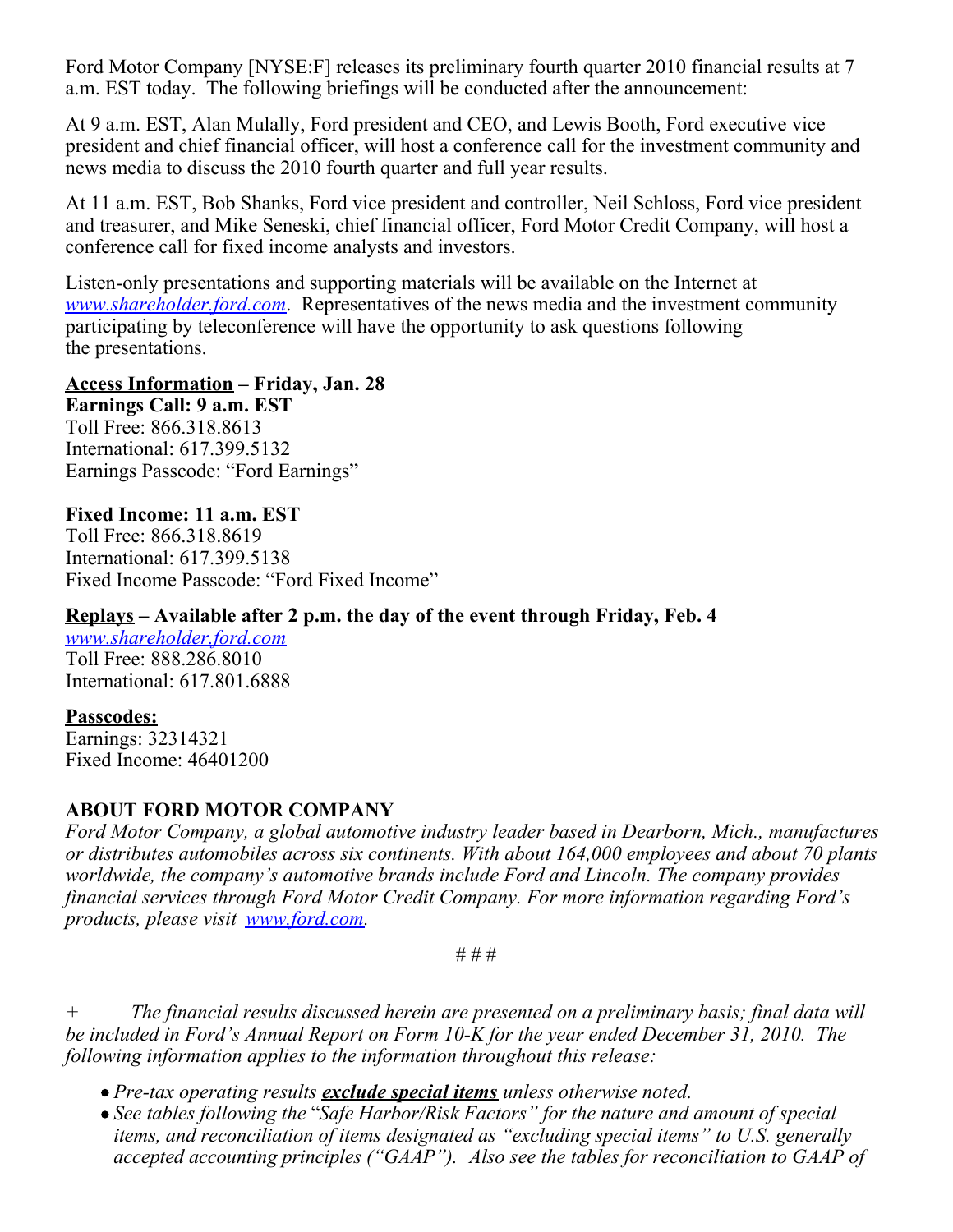*Automotive gross cash and operating-related cash flow.*

- *Discussion of overall Automotive cost changes is measured primarily at present-year exchange and excludes special items and discontinued operations; in addition, costs that vary directly with production volume, such as material, freight, and warranty costs, are measured at present-year volume and mix.*
- *As a result of the sale of Volvo, 2010 results for Volvo are being reported as special items and excluded from wholesales, revenue and operating results; 2009 results include Volvo unless otherwise indicated.*
- *As previously disclosed, the accounting standard for variable interest entity consolidation, effective Jan. 1, 2010, required Ford to deconsolidate many of its joint ventures. In addition to 2010 results reflecting this new standard, 2009 results throughout this document have been adjusted to reflect the deconsolidation of many of Ford's joint ventures.*
- *Wholesale unit sales and production volumes include the sale or production of Ford-brand and JMC-brand vehicles by unconsolidated affiliates. JMC refers to our Chinese joint venture, Jiangling Motors Corporation. See materials supporting the January 28, 2011 conference calls at [www.shareholder.ford.com](http://www.shareholder.ford.com/) for further discussion of wholesale unit volumes.*

# *++ Excludes special items.*

*+++ Excludes special items and "Income/(Loss) attributable to non-controlling interests." See tables following* "*Safe Harbor/Risk Factors" for the nature and amount of these special items and reconciliation to GAAP.* 

# Safe Harbor/Risk Factors

Statements included herein may constitute "forward-looking statements" within the meaning of the Private Securities Litigation Reform Act of 1995. Forward-looking statements are based on expectations, forecasts, and assumptions by our management and involve a number of risks, uncertainties, and other factors that could cause actual results to differ materially from those stated, including, without limitation:

- Decline in industry sales volume, particularly in the United States or Europe, due to financial crisis, recession, geo-political events, or other factors;
- Decline in or failure to grow market share;
- Lower-than-anticipated market acceptance of new or existing products;
- An increase in or acceleration of market shift beyond our current planning assumptions from sales of trucks, medium- and large-sized utilities, or other more profitable vehicles, particularly in the United States;
- An increase in fuel prices, continued volatility of fuel prices, or reduced availability of fuel;
- Continued or increased price competition resulting from industry overcapacity, currency fluctuations, or other factors;
- Adverse effects from the bankruptcy, insolvency, or government-funded restructuring of, change in ownership or control of, or alliances entered into by a major competitor;
- A prolonged disruption of the debt and securitization markets;
- Fluctuations in foreign currency exchange rates, commodity prices, and interest rates;
- Economic distress of suppliers that may require us to provide substantial financial support or take other measures to ensure supplies of components or materials and could increase our costs, affect our liquidity, or cause production constraints or disruptions;
- Single-source supply of components or materials;
- Labor or other constraints on our ability to maintain competitive cost structure;
- Work stoppages at Ford or supplier facilities or other interruptions of production;
- Substantial pension and postretirement health care and life insurance liabilities impairing our